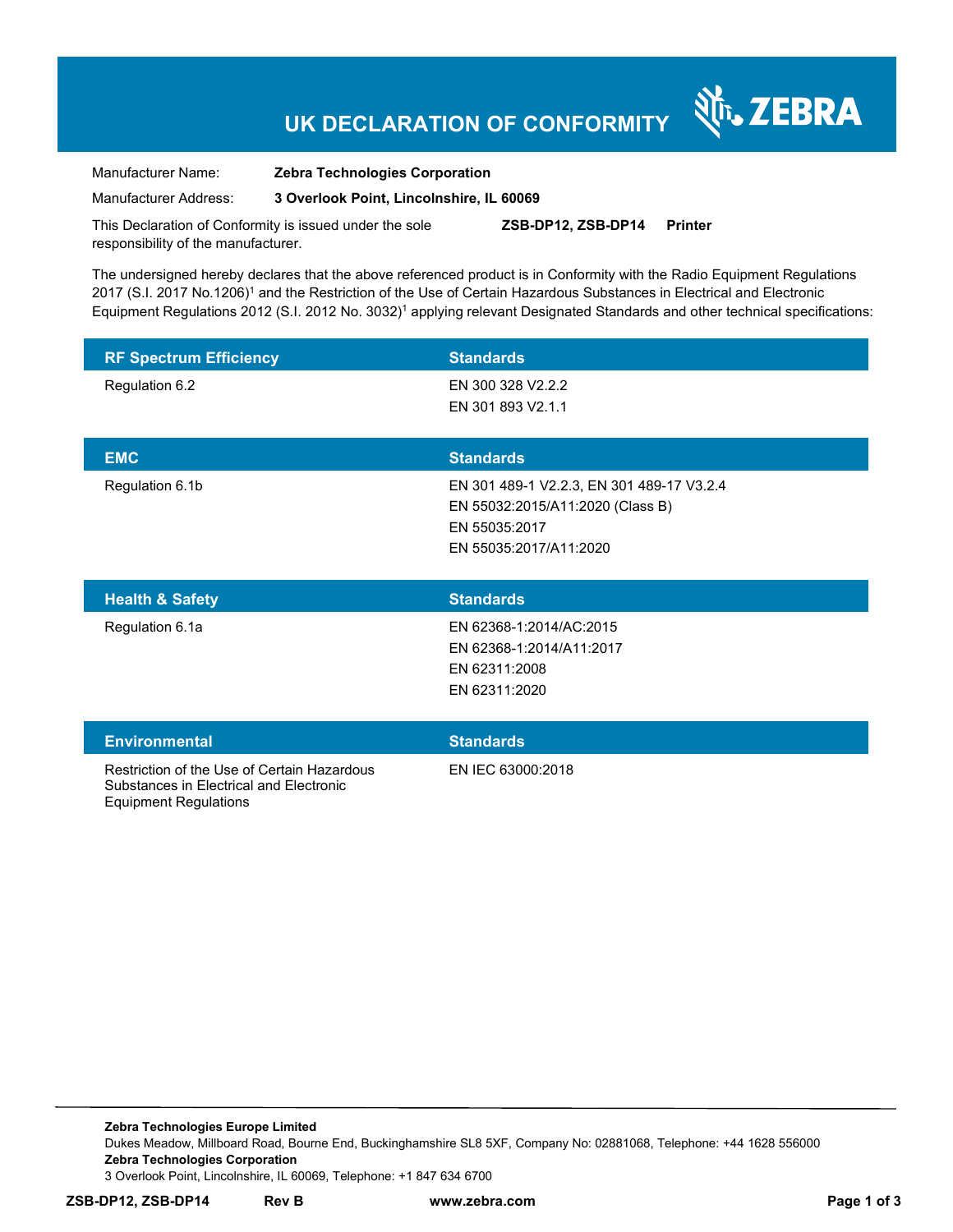# **UK DECLARATION OF CONFORMITY**

With regard to the Radio Equipment Regulations 2017 (S.I. 2017 No.1206)<sup>1</sup>, the conformity assessment procedure referred to in regulation 41(4)(a) and detailed in Schedule 2 has been followed.

 $^{\rm 1}$  As amended by applicable EU withdrawal legislation implemented at the time of issuing this declaration

**Signed on behalf of Zebra Technologies Corporation** 

Cadj

*(Authorized Corporate Signature)* Jay Cadiz Rev: B Manager, Compliance Engineering **Date: 8 March 2022** Place: Lincolnshire, USA

र्शे<sub>ं</sub> ZEBRA

**Zebra Technologies Europe Limited**  Dukes Meadow, Millboard Road, Bourne End, Buckinghamshire SL8 5XF, Company No: 02881068, Telephone: +44 1628 556000 **Zebra Technologies Corporation**  3 Overlook Point, Lincolnshire, IL 60069, Telephone: +1 847 634 6700